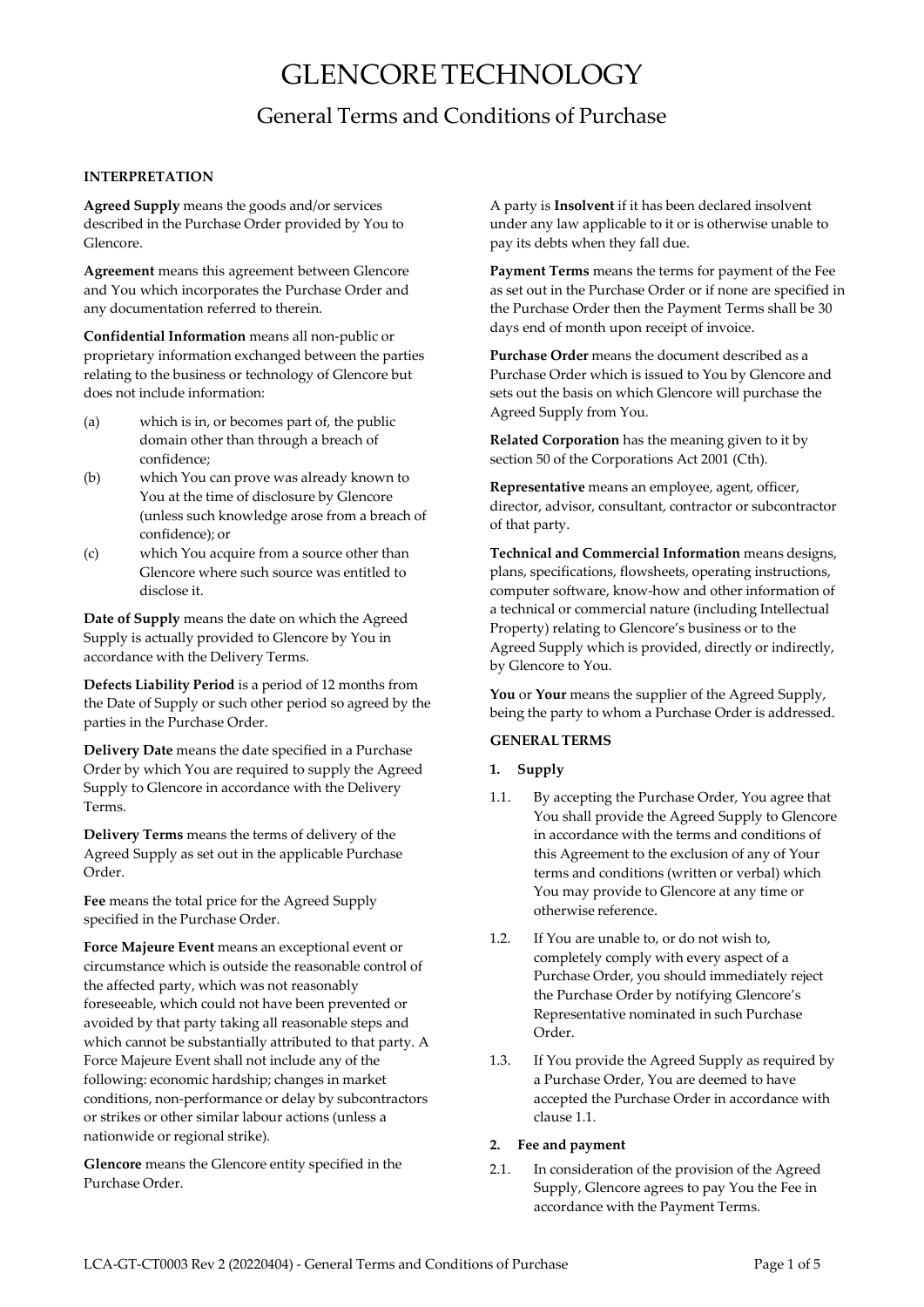- 2.2. The Fee is net (i.e. exclusive) of all taxes and charges payable, and any amount required to be withheld, by Glencore under any relevant law in force which remain Glencore's responsibility.
- 2.3. The Fee is also net of any goods and services tax or similar charge. If such charge is payable on the Fee by You, Glencore shall also pay to You an amount equivalent to that charge within 28 days of You providing Glencore with a correct tax invoice (or similar documentation) for the relevant supply.

## **3. Delivery**

- 3.1. You are required to supply the Agreed Supply on the Delivery Date.
- 3.2. You must ensure that any goods that form part of the Agreed Supply are suitably packed to avoid damage in transit or storage.
- 3.3. If any part of the Agreed Supply provided by You:
	- (a) does not conform with the requirements of the Purchase Order; or
	- (b) is defective, unsatisfactory, unfit for the required purpose or otherwise unacceptable,

Glencore may reject that part of the Agreed Supply or all of it.

- <span id="page-1-1"></span>3.4. If Glencore rejects a part or all of the Agreed Supply and:
	- (a) that part of the Agreed Supply is not rectified or replaced; or
	- (b) a written agreement for rectification or replacement is not reached,

within 14 days of rejection by Glencore, Glencore may return any rejected goods to You at Your cost and You agree to reimburse Glencore's costs incurred in association with the return as well as the Fee already paid.

- 3.5. Time is of the essence for the delivery of the Agreed Supply to Glencore in accordance with the terms of the Purchase Order and this Agreement.
- 3.6. If You become aware of anything which may prevent You from providing the Agreement Supply by the Delivery Date, You shall notify Glencore in writing however, unless notified pursuant to clause [13,](#page-3-0) You are not relieved of Your obligation to provide the Agreed Supply by the Delivery Date.

## **4. Variation**

<span id="page-1-0"></span>4.1. Glencore may at any time, vary a Purchase Order by issuing a Change Order.

- 4.2. If such variation causes an increase or decrease in the Fee (excluding loss of profits) or a change to the Delivery Date, You must notify Glencore's Representative nominated on such Change Order within 5 business days of receipt of the Change Order.
- 4.3. If a notice is given by You pursuant to clause [4.2,](#page-1-0) You must not commence supply of any part of the Change Order until a reasonable adjustment to the Fee or the Delivery Date has been agreed in writing between You and Glencore.
- 4.4. If agreement can not be reached pursuant to clause 4.3, either party may rely on clause [14](#page-3-1) to resolve the matter.

## **5. Risk and title**

- 5.1. Risk in any goods that are part of the Agreed Supply shall pass from You to Glencore on the Date of Supply.
- 5.2. Title in any goods that are part of the Agreed Supply shall pass from You to Glencore on the Date of Supply.

## **6. Defects liability**

- 6.1. The Defects Liability Period shall commence on the Date of Supply.
- 6.2. During the Defects Liability Period, Glencore may notify You in writing of a defect in the Agreed Supply and may require You to rectify such defect, or replace the Agreed Supply within a reasonable time.
- 6.3. If rectification is not complete within such reasonable time, Glencore may have the rectification carried out by others, at Your expense, without prejudice to Glencore's other rights.
- 6.4. The obligations set out in this clause are in addition to the obligations described in claus[e](#page-1-1) [3.4.](#page-1-1)

## **7. Technical and Commercial Information**

- 7.1. No title, right or interest in the Technical and Commercial Information (including the Intellectual Property) shall pass to You under this Agreement.
- 7.2. You shall ensure that all documents, drawings and other materials issued in connection with the Agreed Supply, and which contain any part of Glencore's Technical and Commercial Information, are marked with a clear note informing the reader that the document, drawing or material contains information that is proprietary to Glencore.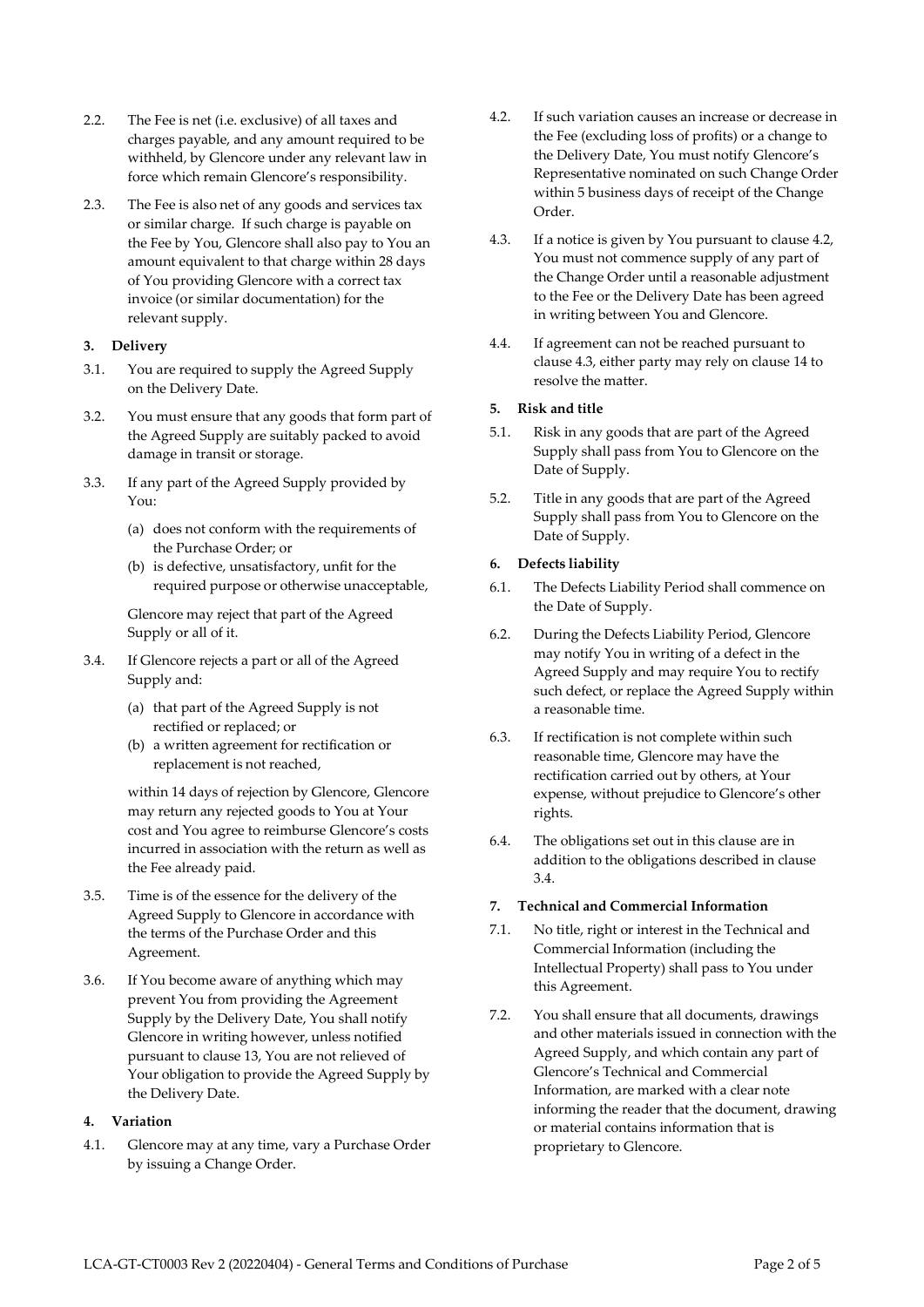## **8. Confidential Information**

- 8.1. You undertake to keep Glencore's Confidential Information secret and to preserve the confidential nature of that information.
- <span id="page-2-0"></span>8.2. You may only disclose Glencore's Confidential Information:
	- (a) to Your Representatives who require it for the purposes of this Agreement;
	- (b) with the prior written consent of Glencore; or
	- (c) if You are required to do so by law or by a corporate regulator.
- 8.3. Any person receiving Confidential Information from You must be made aware of its confidential nature and the restrictions on its disclosure set out in claus[e 8.2.](#page-2-0)
- 8.4. You shall be liable for any loss suffered by Glencore as a result of a breach of this clause by a person or party to whom You disclosed Confidential Information pursuant to clause [8.2\(](#page-2-0)a).

#### **9. Warranties**

9.1. Both parties warrant that they are validly existing under the applicable law and have the power and authority to enter into and perform their obligations under this Agreement.

#### Glencore warranties

9.2. Any Intellectual Property in any materials, design, documents or methods of working provided by Glencore to You under this Agreement is either licensed to or the property of Glencore.

## Your warranties and acknowledgements

- 9.3. You represent and warrant that you have, before signing this Agreement, satisfied Yourself about all matters relevant to your rights and obligations under this Agreement and, if necessary, have sought legal advice.
- 9.4. You have evaluated all aspects of the Agreed Supply and have the expertise and capability (including availability of resources) to provide the Agreed Supply in accordance with this Agreement.
- 9.5. Any goods and/or services provided as part of the Agreed Supply will be complete, will have been prepared with reasonable care and will be fit for the purposes for which they are required.

## **10. Liability and indemnity**

10.1. You indemnify Glencore and its Related Corporations against all loss, damage and expense (including legal cost) incurred by Glencore, its Related Corporations and their Representatives in relation to:

- (a) any death/injury to persons or loss/damage to property caused by any negligent act or omission by You or Your Representatives in connection with the provision of the Agreed Supply; and
- (b) any breach of this Agreement by You.
- 10.2. The indemnities in this Agreement are continuing obligations which shall continue after this Agreement ends.
- 10.3. Any amount claimed by Glencore under this indemnity shall be reduced proportionally to the extent that any loss, damage or expense is directly caused or contributed to by the negligence of Glencore, its Related Corporations or their Representatives.
- 10.4. Glencore shall not be liable to You in respect of any consequential or indirect loss or damage (including loss of profits) arising out of any default or negligence of Glencore in connection with this Agreement.

## **11. Assignment**

- 11.1. Subject to clause [11.2,](#page-2-1) You may not assign, transfer or novate any right or obligation under this Agreement to a third party without the written consent of Glencore (not to be unreasonably withheld, provided that You indemnify Glencore against any failure by the third party to perform such obligations).
- <span id="page-2-1"></span>11.2. Either party may, with notice to the other party, assign or subcontract its rights or obligations under this Agreement to a third party if that party is a Related Corporation of the assigning party.

## <span id="page-2-3"></span>**12. Termination and cancellation**

- <span id="page-2-2"></span>12.1. Either party may terminate this Agreement immediately by written notice if:
	- (a) the other party commits a material breach of an obligation under this Agreement and such breach is incapable of remedy;
	- (b) the other party commits a material breach of an obligation under this Agreement and has not taken all reasonable steps to rectify that breach within the reasonable time period specified by the non-defaulting party in a notice of breach (such period to be not less than seven (7) days);
	- (c) the other party is declared Insolvent; or
	- (d) it is expressly entitled to do so under a clause of this Agreement.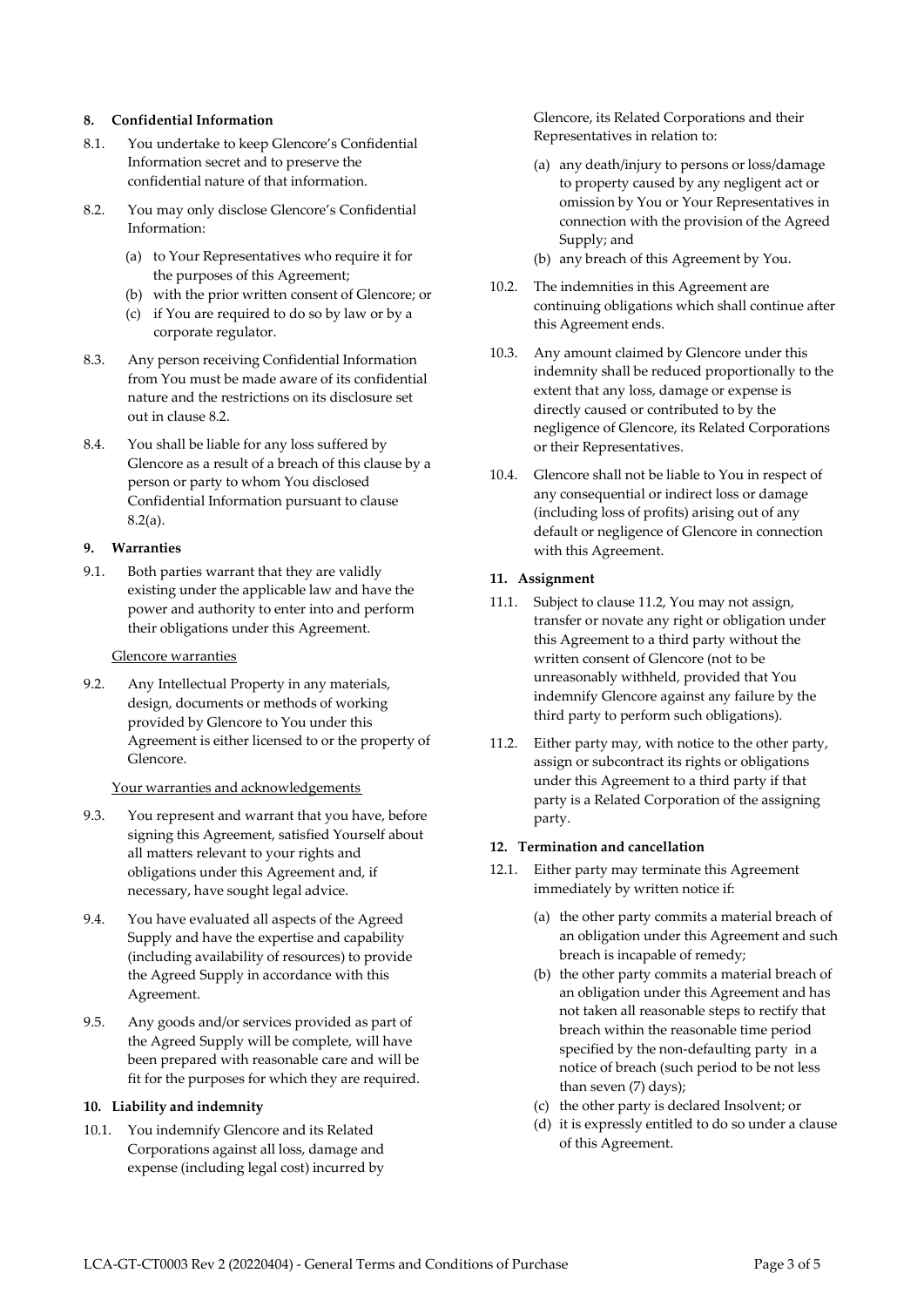- 12.2. Termination shall not relieve the parties of any obligation arising under this Agreement prior to the date of termination and shall not relieve You of the confidentiality obligations referred to in this Agreement.
- 12.3. Glencore may at any time, by written notice, cancel that part of a Purchase Order which is yet to be delivered by You. Upon receipt of a notice You must cease manufacture or provision of the Agreed Supply and mitigate Your costs. Glencore shall pay You any unrecoverable costs reasonably incurred by You prior to cancellation which are directly attributable to the placing of the Purchase Order. Upon such payment, title in all complete and incomplete goods or services that would have formed part of the Agreed Supply shall pass to Glencore.

## <span id="page-3-0"></span>**13. Force Majeure**

- 13.1. Despite any other provision in this Agreement, no party shall be liable to the other for any delay or inability to perform an obligation under this Agreement if such delay is due to a Force Majeure Event which has been notified to the other party in writing.
- 13.2. A party affected by a Force Majeure Event must:
	- (a) take all reasonable steps to avoid or limit the effects of the Force Majeure Event on the performance of its obligations; and
	- (b) promptly recommence performing its obligations as soon as reasonably possible.
- 13.3. Either party may terminate this Agreement under clause [12.1\(](#page-2-2)d) if performance is disrupted by a Force Majeure Event for a period greater than three (3) months.

## <span id="page-3-1"></span>**14. Dispute Resolution**

- 14.1. If a dispute arises in connection with this Agreement, either party may provide the other with a notice of the dispute. Within 14 days of such notice, the parties must meet to resolve the dispute or agree on a method for doing so.
- 14.2. If the dispute is not resolved within 28 days of the notice of dispute, the dispute must be referred to arbitration.
- 14.3. Arbitration shall be conducted in the city of Glencore's registered office before a single arbitrator in accordance with the UNCITRAL rules as at present in force and in English. The arbitral decision shall be final and binding.
- <span id="page-3-2"></span>14.4. Despite the existence of a dispute the parties, subject to clause [12](#page-2-3) and [14.5](#page-3-2) shall continue to perform their obligations under this Agreement.

14.5. Nothing in this clause prevents a party from seeking injunctive or urgent declaratory relief.

## **15. Notices**

- 15.1. All communications in connection with this Agreement must be in English and addressed to the relevant party in accordance with the details set out in the Purchase Order.
- 15.2. All communications take effect from the time of receipt. They will be deemed to be received:
	- (a) if sent by post, either three days (domestic) or seven days (international) after posting;
	- (b) if sent by fax, at the time shown in the transmission report as the time the whole fax was sent;
	- (c) if sent by email, at the time shown as the time that the email was sent.

## **16. Vessel Nomination**

- 16.1. You warrant and represent that you will not nominate any vessel in the performance of your obligations under this Agreement that is, or will become during the performance of this Agreement, in violation of US sanctions, European Union sanctions, Swiss sanctions or any other applicable sanctions (hereinafter, "Sanctions") or which would put Glencore in breach, or under designation risk, of Sanctions.
- 16.2. Glencore will have the right to reject any nomination which (a) violates any Sanctions, (b) would or could, in Glencore's reasonable opinion, put Glencore in breach, or under designation risk, of any Sanctions, or (c) otherwise involves a vessel that is the subject of any Sanctions (including, but not limited to, vessels that are the subject of Sanctions due to ownership or country of registration, or that appear on any Sanctions list), by serving a rejection notice on you detailing the grounds for the rejection. Service of such notice shall not constitute a breach of this Agreement and Glencore shall not be liable to you for any losses, claims, costs, expenses, damages or liabilities arising in connection with any such rejection. If Glencore rejects a nomination on these grounds it shall be entitled, at its sole discretion, to (i) require you to promptly nominate a suitable substitute vessel; or (ii) terminate this Agreement.
- 16.3. To the full extent permitted by applicable law, you shall indemnify Glencore against any and all costs, expenses, losses and liabilities it incurs as a result of you nominating a vessel in breach of this clause.